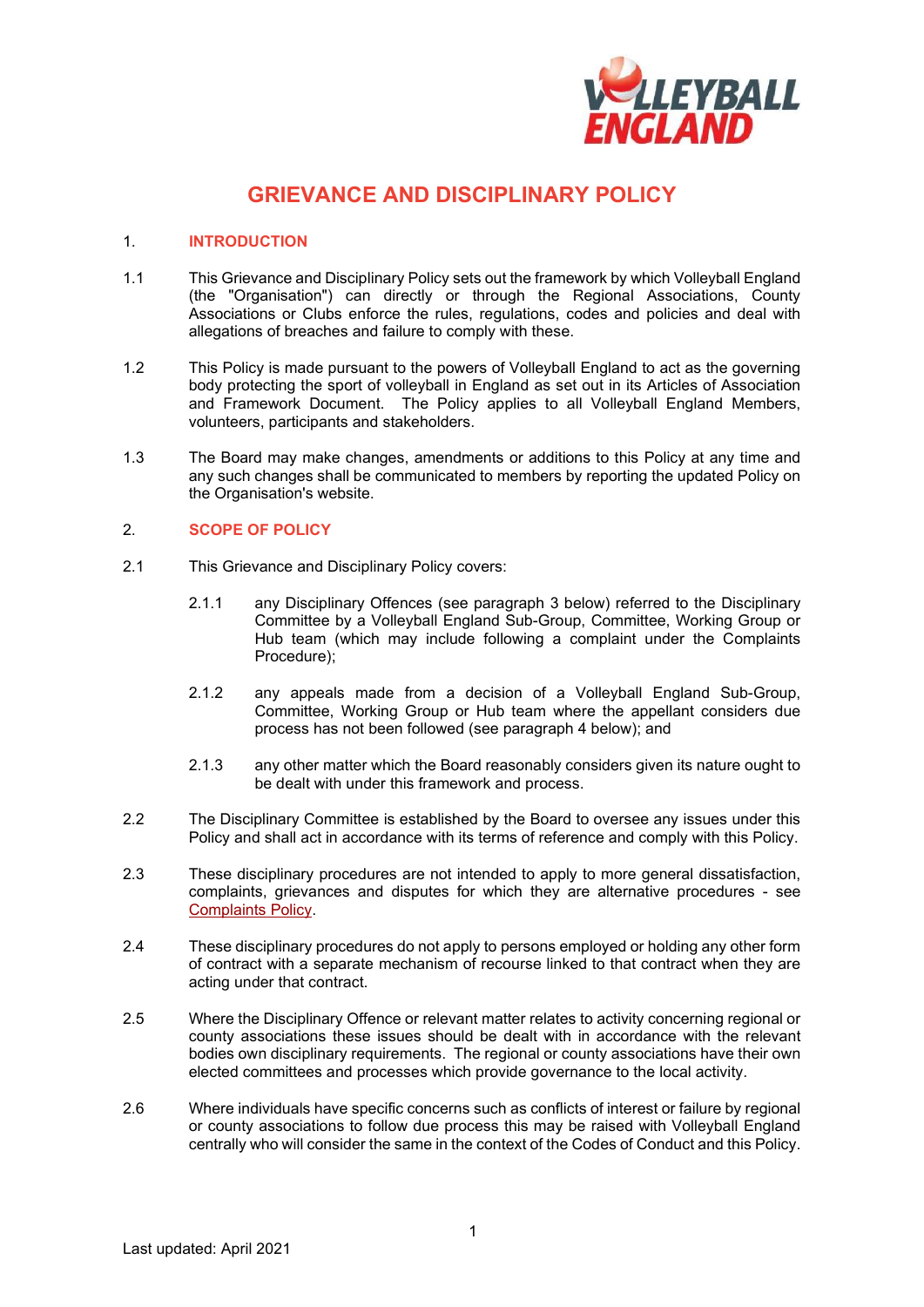2.7 Where competitions have specific rules or obligations (such as the National Volleyball League) those rules shall prevail in respect of the competition (such as match results) and this Policy shall only apply so far as paragraph 2.1 applies.

## 3. **WHAT IS A DISCIPLINARY OFFENCE?**

- 3.1 A "Disciplinary Offence" shall be committed if an individual's conduct is inappropriate, incorrect, improper, unlawful or unsporting and/or has the potential to bring volleyball (or any of its participants) into disrepute. This may include, but is not limited to:
	- 3.1.1 any failure to comply with:-
		- (a) the Code of Conduct;
		- (b) Volleyball England's articles of association, framework document or any other policies or procedures issued from time to time;
		- (c) any resolution or determination made by the Board of Volleyball England or by any Sub-Group, Working Group or Committee;
	- 3.1.2 any conduct that is disgraceful or opposed to the general interests of Volleyball England or the sport;
	- 3.1.3 behaviour that is otherwise considered unacceptable and contrary to the standards of behaviour or conduct expected;
	- 3.1.4 any inappropriate behaviour such as giving or accepting a bribe gift or reward (including through betting) which may influence the outcome or conduct of any match or competition;
	- 3.1.5 any conduct which is alleged to be fraudulent;
	- 3.1.6 conduct that raises any safeguarding or wellbeing concerns or issues.
- 3.2 In the main, on-court behaviour is dealt with by the officiating referee during the game or under the rules and regulations of the competition following the game. However, certain on-court offences may also be the subject of action under this Policy where relevant Working Group or Board consider appropriate. Examples include:
	- 3.2.1 where the behaviour is repeated or serious;
	- 3.2.2 the referee or other match official suffers any form of abuse or coercion (including intimidation, threats or violence) from anyone (including but not limited to a player, team official or Club official); this applies to both on- and off-court incidents;
	- 3.2.3 Any act of discrimination through words or actions concerning but not limited to, race, marriage, religion, age, gender, sexual orientation, gender identity or disability; and/or
	- 3.2.4 any other conduct which is prejudicial to the best interests of the Sport or Volleyball England or the Regional or County Associations.
- 3.3 Where a Disciplinary Offence is committed this may be dealt with in accordance with this disciplinary procedure.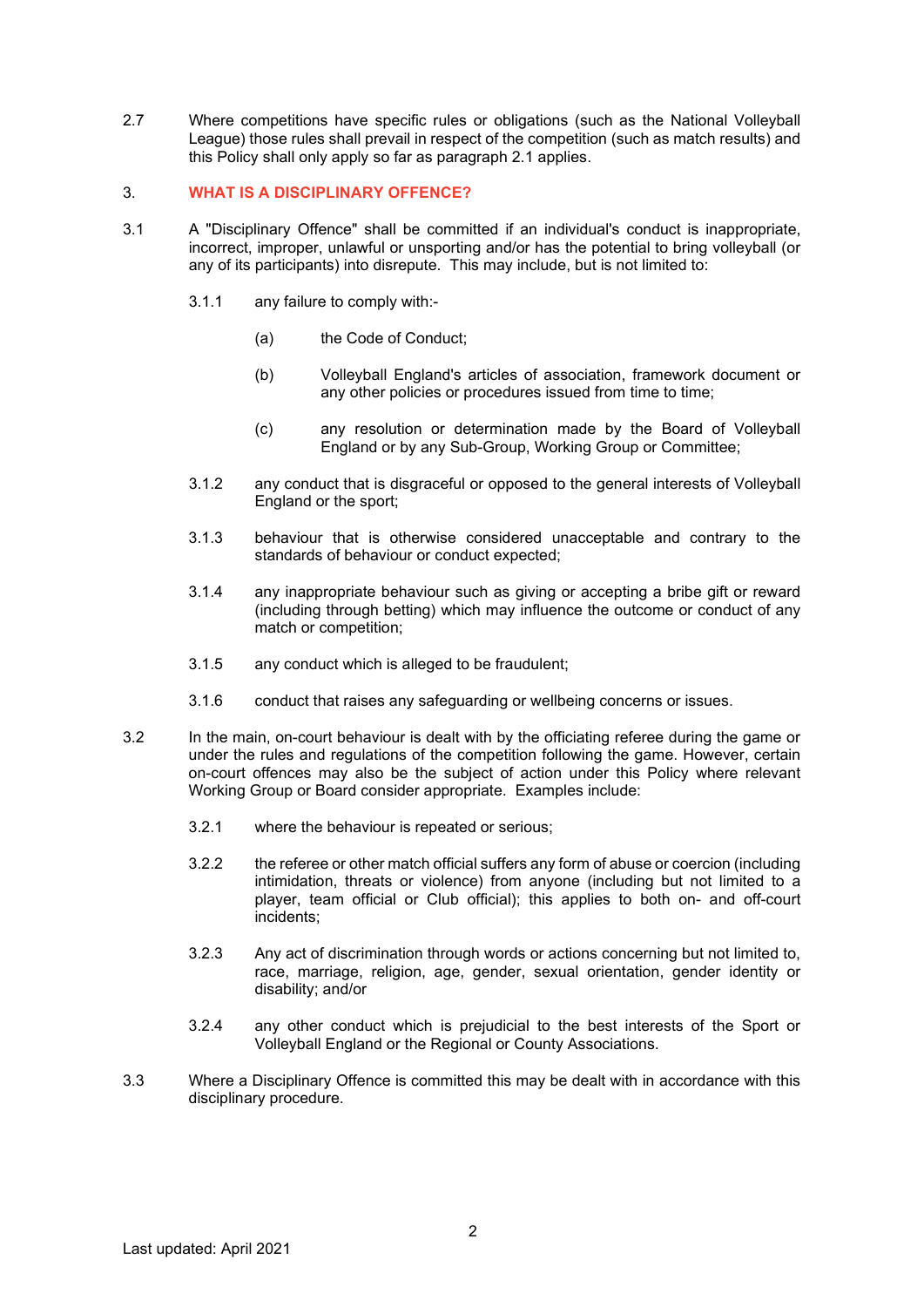## 4. **WHEN CAN AN APPEAL BE MADE TO THE DISCIPLINARY COMMITTEE?**

- 4.1 This Policy is not intended to apply to the day-to-day operations of the Volleyball England Sub-Groups, Working Groups, Committees or Hub team work.
- 4.2 Volleyball England recognises from time-to-time members may wish to make an appeal to the Disciplinary Committee regarding a decision of Volleyball England Sub-Group, Committee, Working Group or Hub team.
- 4.3 The Disciplinary Committee will only consider an appeal if it considers (acting reasonably) that one or more of the following grounds has been met:
	- 4.3.1 The decision of the relevant body was based on error of fact or could not have reasonably been reached by a relevant body when faced with the evidence before it;
	- 4.3.2 There was injustice because of a serious procedural or other irregularity in the proceedings before or during the relevant body; and/or
	- 4.3.3 The sanction imposed by the relevant body was manifestly unreasonable in the light of the facts presented to the body.
- 4.4 If significant and relevant new evidence has come to light which was not available before the conclusion of the findings from the relevant body but, had it been available, may have caused the relevant body to reach a materially different decision then the matter should first be re-visited by the relevant body before referral to the Disciplinary Committee under this Policy.
- 4.5 Any appeal must be set out in writing within 10 days of the date on which the relevant body issued its decision and set out the reasons for the appeal from those in paragraph 4.3 above.
- 4.6 Where the Disciplinary Committee accepts any appeal lodged in accordance with Paragraph 4.5 the process in this Policy shall be followed.
- 4.7 As set out above, where applicable, the Disciplinary Offence or relevant should be dealt with in accordance with the relevant bodies own disciplinary requirements, such as the relevant regional or county association.

### 5. **ESTABLISHMENT AND POWER OF DISCIPLINARY COMMITTEE**

- 5.1 The Board has established the Disciplinary Committee to oversee and implement this Policy. The Disciplinary Committee has the full power and jurisdiction to act in relation to any matter referred to it under paragraphs 2 to 4 above including the power to hold investigations and impose sanctions and take such action as it sees fit in accordance with this Policy.
- 5.2 Upon referral of a matter to the Disciplinary Committee in accordance with paragraphs 2 to 4 above, the Disciplinary Committee shall:
	- 5.2.1 promptly meet in accordance with its terms of reference in order to:
		- (a) determine whether the matter referred to it falls within the remit of paragraphs 2 to 4 above and is appropriate for consideration by the Disciplinary Committee. If the Disciplinary Committee determines it is not then it shall provide written reasons for its decision within 10 days of referral of the matter to it.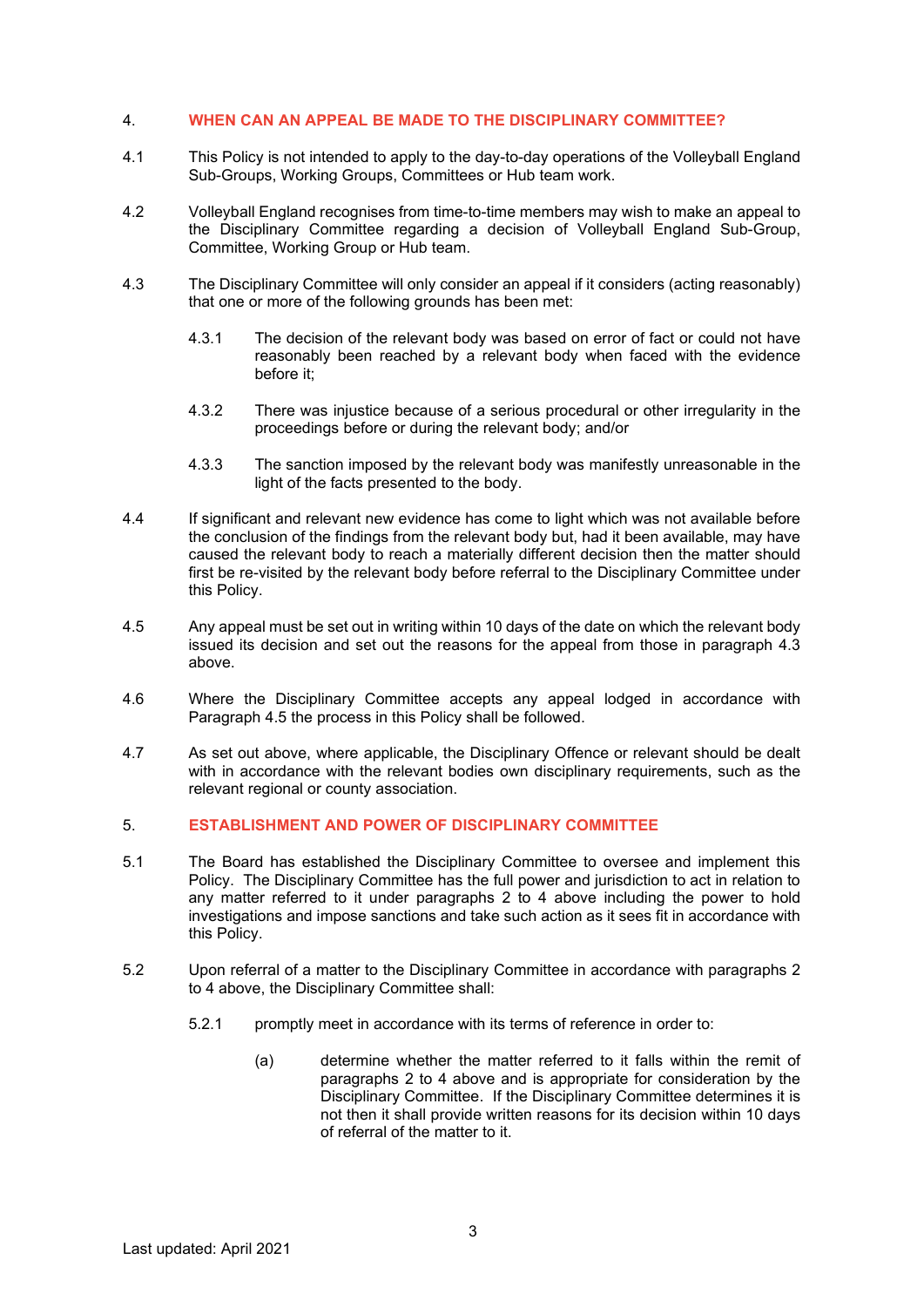- (b) identify whether any of the members of the Disciplinary Committee have a conflict of interest in relation to the relevant matter (e.g they are the subject matter of the relevant issue and/or closely connected with an individual or organisation involved in the issue) and if so such member of the Disciplinary Committee shall not sit on the committee for the purposes of that relevant matter only;
- (c) identify whether any additional members are required to deal with the issue (e.g. if any members have a conflict of interest and/or the issue is such that a subject matter expert(s) are required to assist the Disciplinary Committee in its work); and
- (d) determine the process to be followed. The Chairperson of the Disciplinary Committee can determine the process. A recommended procedure, for the Chairperson's reference, is set out below. The Chairperson can amend this in order to be proportionate to the subject matter under consideration.
- 5.2.2 consider whether the allegations are against or involve Young People and Adults at Risk in which case these individuals must be referred to the Volleyball England Lead Safeguarding Officer for an initial assessment as to whether the matter must be dealt with under Volleyball England Safeguarding Policy and/or external agencies.
- 5.2.3 have the powers to require any member or connected individual or organisation, upon reasonable notice, to supply any further information required, including providing observations, documents or other material and/or attending one or more interviews, which may be recorded, in order to enable the Disciplinary Committee to carry out their role.
- 5.3 For the avoidance of doubt, on the request or recommendation by the police any action undertaken under this Policy may be suspended and stayed until the outcome of any criminal investigation is determined, regardless of the timescales stipulated in this Policy. All matters involving the police must be immediately referred to the CEO.

# 6. **OVERVIEW OF PROCESS**

6.1 It is important that procedures are carried out in a fair, transparent and objective manner, free of bias or prejudice. This section provides a visual overview of the process, in diagram form that enables the relevant party to identify how a Matter should be managed. The Disciplinary Committee may adapt this process and/or remove steps particularly where it is considering an appeal from an alternative body.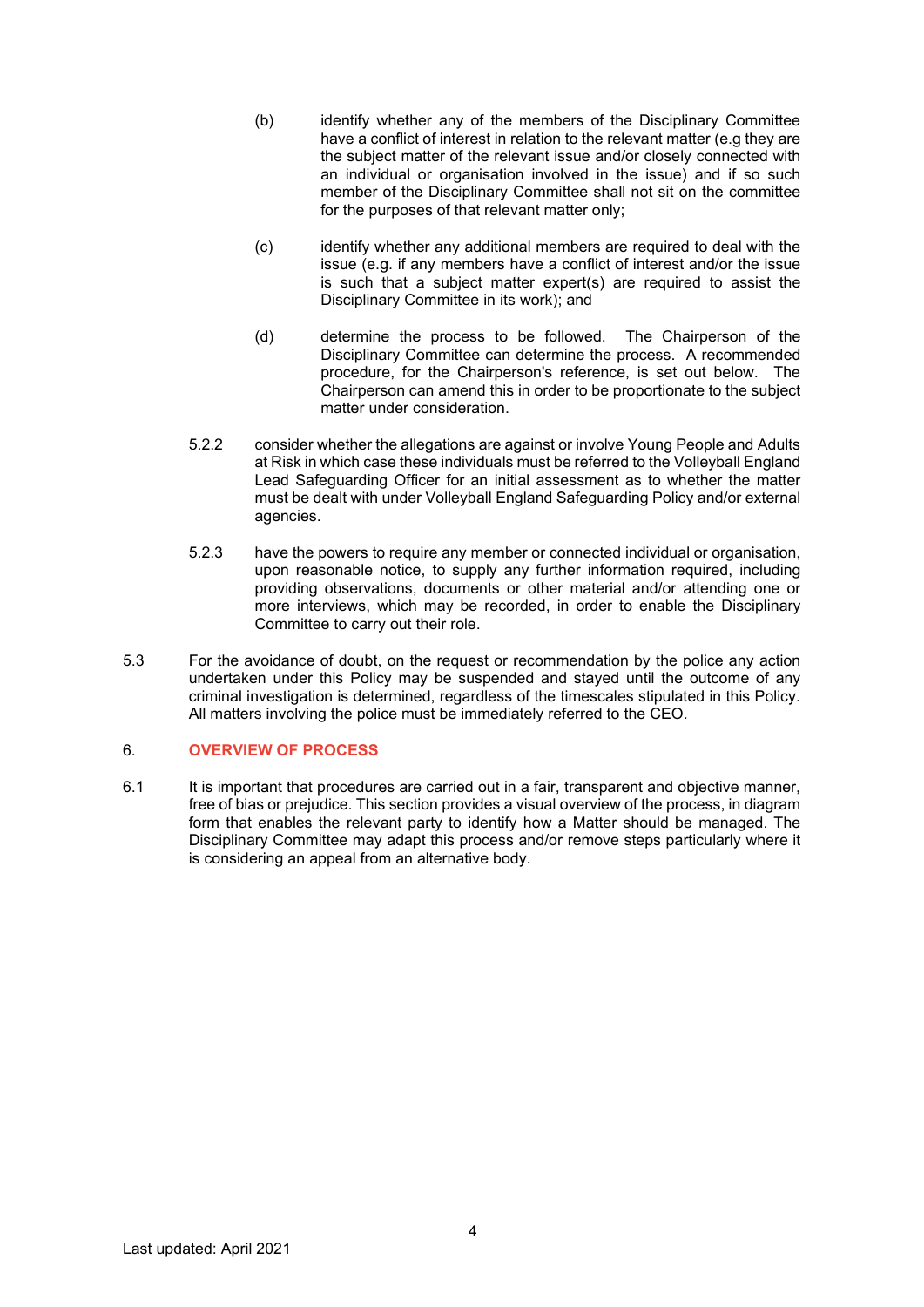

- 6.2 Each stage of the process may be held via telephone or video conferencing facilities.
- 6.3 At any stage of the process the Disciplinary Committee can, based on the information collected or learned through the process, elect to:
	- 6.3.1 deal with the matter informally and cease the process;
	- 6.3.2 refer to matter to an alternative authority;
	- 6.3.3 reject the matter (including where it does not fall within paragraphs  $2 4$ ; no prima facie case to answer has been made; and/or the Disciplinary Committee considers that the incident is not considered serious enough to be in the best interests of the Sport to take it forward); and/or
	- 6.3.4 take such other course as the Disciplinary Committee reasonably considers appropriate,

and in each case the Disciplinary Committee shall provide written reasons for any such decision.

#### 6.4 **Investigation Stage**

- 6.4.1 The Disciplinary Committee is required to determine whether the allegation(s) or matter can be substantiated by the facts and relevant evidence. The Disciplinary Committee's job is to determine whether a prima facie case is established. Consideration must be given to all the relevant circumstances and, where appropriate, the Disciplinary Committee may request information from any relevant person or organisation.
- 6.4.2 The Disciplinary Committee may wish to seek information from the respondent. In this case, they will have to inform the respondent that an investigation is being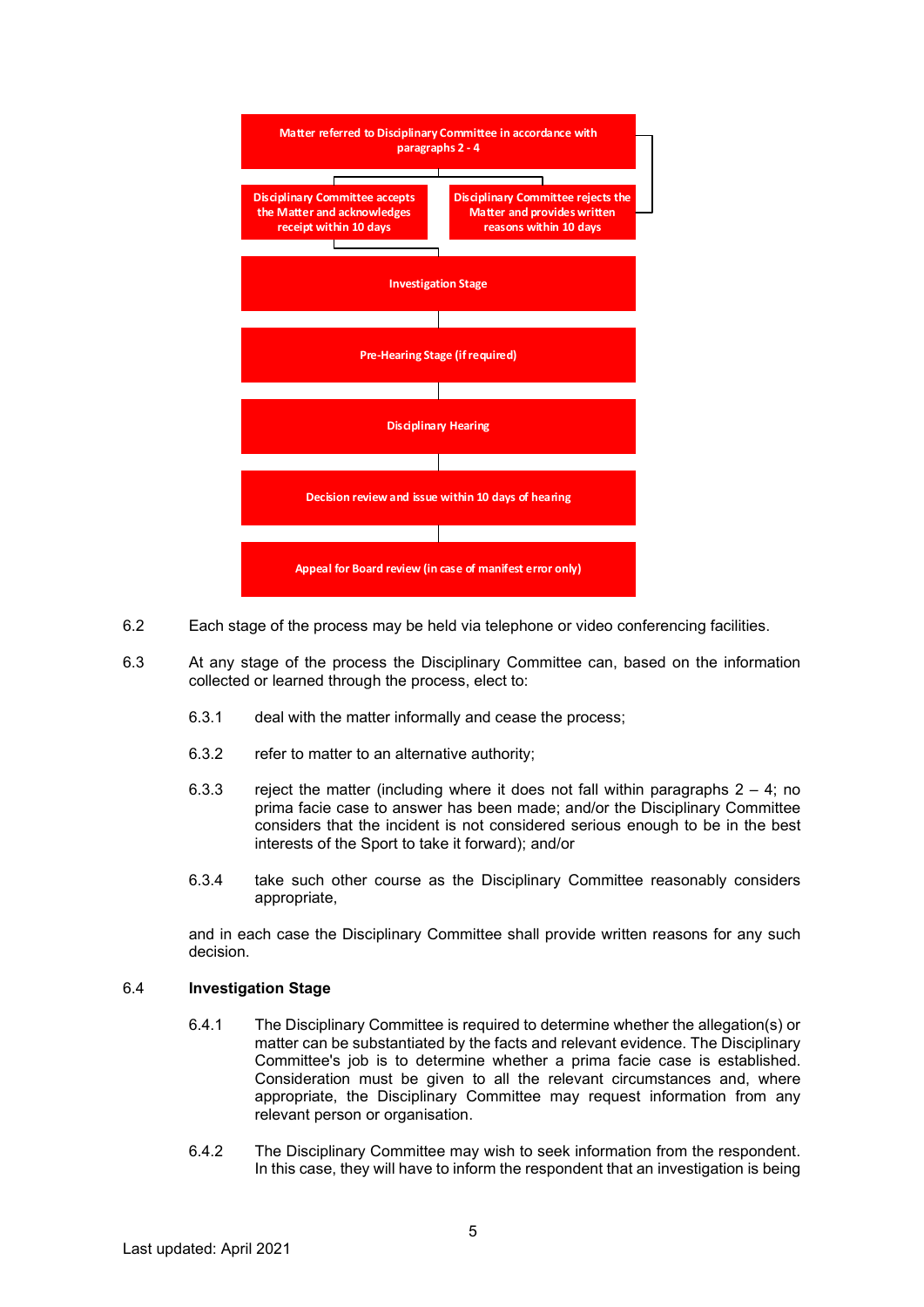carried out and provide sufficient details of the allegations to enable the respondent to provide a meaningful response, and invite the respondent to submit information to the Disciplinary Committee. The respondent should be informed that enquiries by and meetings of the Disciplinary Committee do not constitute a disciplinary hearing. The outcome of this investigation will determine whether or not the matter will proceed to a full disciplinary hearing, so their cooperation would be to their advantage.

- 6.4.3 Prior to and including the investigation stage, the respondent has no right to know the identity of the complainant (if applicable); this will only be revealed if the Disciplinary Committee believes this is required.
- 6.4.4 On conclusion of its investigation, the Disciplinary Committee shall deduce from the evidence whether each of the matter(s) which led to its formation should:-
	- (a) continue to the next stage of the process in which case it shall provide written notification of this to the complainant and respondent with a brief reason for the decision. There is no right of appeal against this decision;
	- (b) paragraph 6.3 applies and the matter shall cease to be considered further by the Disciplinary Committee.
- 6.4.5 The Disciplinary Committee shall be entitled to apply any interim sanctions it reasonably considers necessary at this stage (for example, suspension pending hearing). Interim sanctions should not be automatic and must be reasonable and proportionate given all the circumstances of the case.
- 6.4.6 An interim sanction is not a finding of guilt or wrong doing.
- 6.4.7 Where an interim sanction is considered appropriate the Disciplinary Committee shall provide notice in writing to the respondent advising them of the reason for the interim sanction, the terms and conditions of the interim sanction and its applicable period. The Disciplinary Committee shall also notify relevant members/staff to ensure that the interim sanction is adhered to.

#### 6.5 **Pre-Hearing Stage**

- 6.5.1 The Disciplinary Committee shall prepare a statement of case which shall:
	- (a) detail the relevant facts pertinent to the relevant matter;
	- (b) include specific reference to all the rules, regulations or codes considered to have been breached;
	- (c) disclose any information relied on such as documentation and/or witness testimonies;
	- (d) details of each member of the Disciplinary Committee; and
	- (e) the date for the hearing.
- 6.5.2 The Disciplinary Committee shall work with the relevant parties to agree a date for the hearing. While the needs of the parties will be considered the primary consideration when deciding the date and venue for the hearing will be based on operational needs. Where practical hearings will be conducted virtually.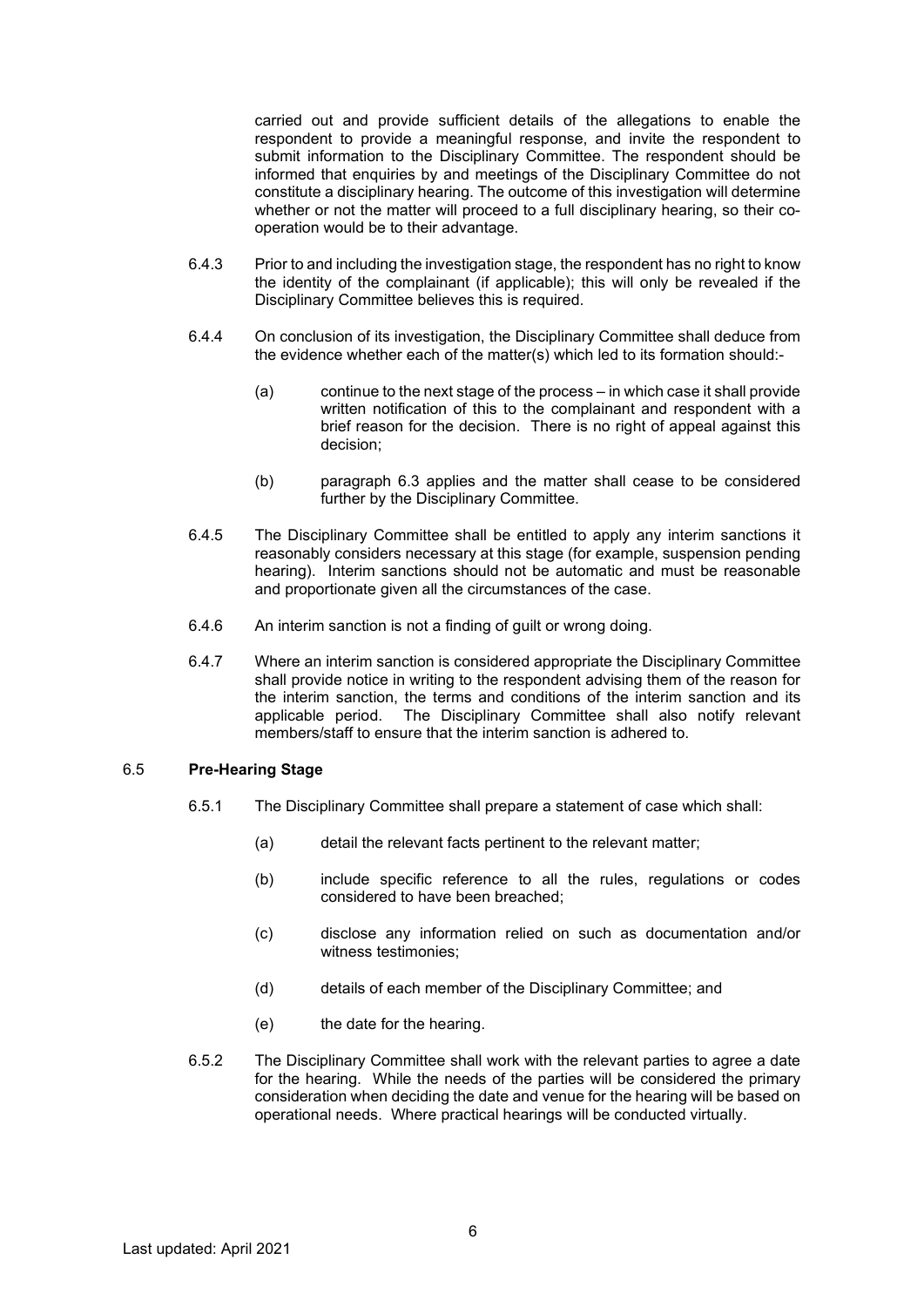- 6.5.3 A copy of the statement of case shall be provided in writing (which may be by electronic means) to the complainant, respondent and any connected parties such as witnesses or other affected parties.
- 6.5.4 Each of the respondent and claimant has 7 days from the date the statement of case is sent in which to:
	- (a) object to any member of the Disciplinary Committee by writing to the Chair of the Disciplinary Committee stating the grounds for objection;
	- (b) accept or deny the relevant allegations set out in the statement of case; and
	- (c) notify the Disciplinary Committee if they wish to attend the hearing.
- 6.5.5 If any objection is received in relation to the Disciplinary Committee members, the Chair of the Disciplinary Committee (or another committee member where the objection is to the Chair) shall consider the objections and determine whether they are valid or in their opinion, the grounds for objection are frivolous, unfounded or ill informed, in which case the Chair shall reject the objection. This decision is final and cannot be appealed.
- 6.5.6 If the Chair of the Disciplinary Committee is in agreement with the objection, an alternative appointment shall be made and the date of the hearing shall be postponed to a date no more than 14 days after the original date.
- 6.5.7 If the respondent is denying the relevant allegations they must provide brief details regarding their evidence and notify of any witnesses. The Disciplinary Committee will contact a reasonable number of witnesses to obtain statement of evidence from them. Where the respondent is unable or does not wish to attend the hearing they shall be able to submit their evidence in writing at least 7 days prior to the hearing. This may include any statement of mitigation where the respondent is accepting the relevant allegations.
- 6.5.8 The Chair of the Disciplinary Committee may issue directions relating to the procedural aspects in the period leading up to the hearing in order to ensure proper and fair conduct of the hearing. The Disciplinary Committee shall notify all parties of any such directions.
- 6.5.9 Both Parties shall advise the Disciplinary Committee, at least 7 days before the hearing, if they will be using the services of any representative (legal, technical or otherwise) to present their case or advise them. The name and status of any representative must be provided to the Disciplinary Committee at the time of notification. The person who represents either party may not also be a witness.
- 6.5.10 Any and all information must be provided to the Disciplinary Committee at least 7 days before the hearing. The Disciplinary Committee ensure that all information received is made available to all parties prior to the hearing in order to ensure that the hearing can be most effective.

# 6.6 **Hearing**

- 6.6.1 The hearing shall take place in private, with the decision and any sanction being treated as confidential by all parties until 28 days after that notification.
- 6.6.2 The Disciplinary Committee shall decide any issue by a majority and no member of the Disciplinary Committee may abstain from voting.
- 6.6.3 The standard of proof in disciplinary cases is the balance of probabilities.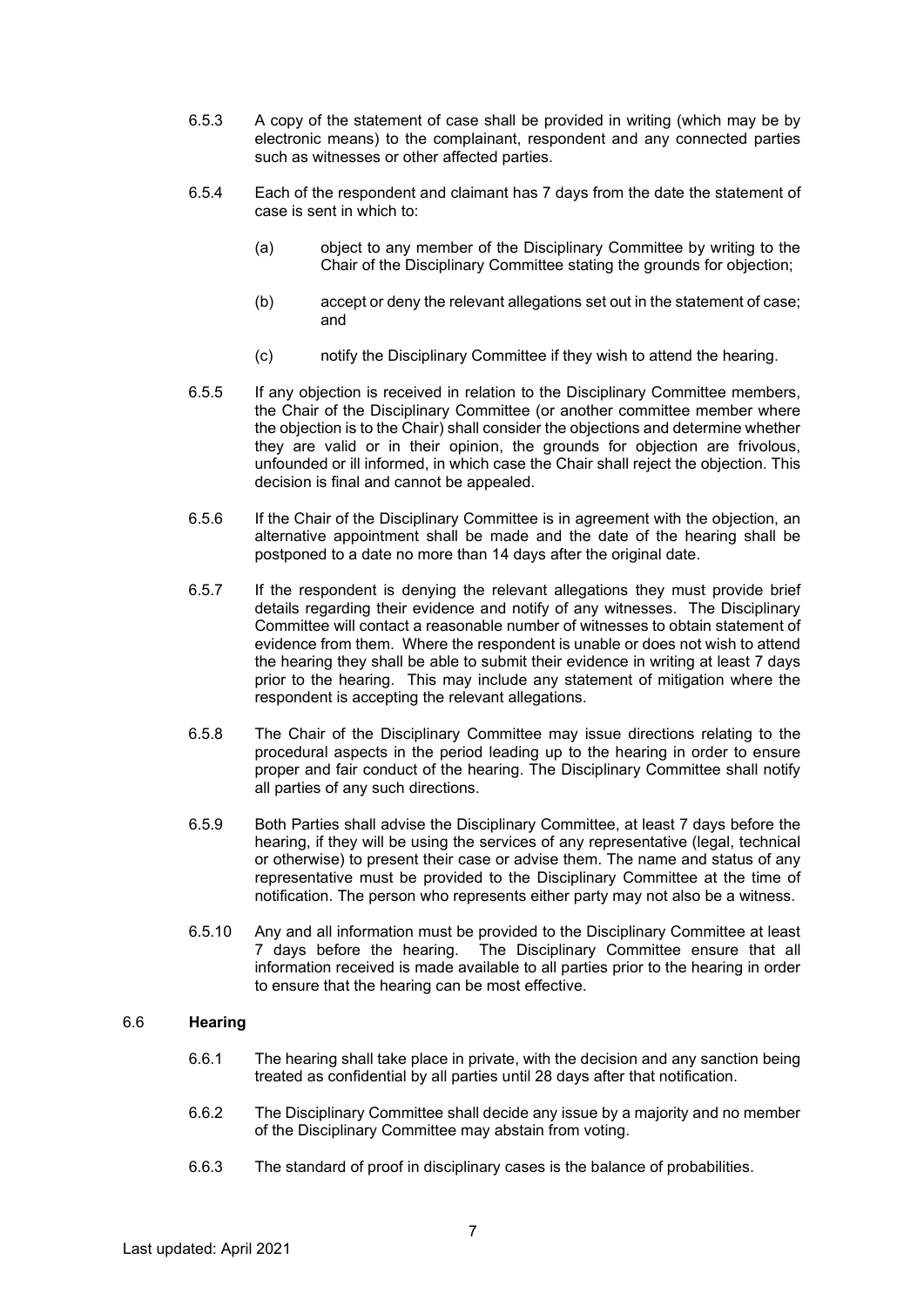- 6.6.4 The Disciplinary Committee may appoint a recorder to record Disciplinary Committee proceedings. The proceedings may be audio-recorded; the Chair will inform those involved in the hearing about the audio-recording at the start of the proceedings.
- 6.6.5 The procedure for the hearing shall be flexible and shall be at the discretion of the Chairman of the Disciplinary Committee, who may make such decisions as necessary to ensure the orderly and effective conduct of the hearing, subject to the overriding requirement of fairness. The Chairman of the Disciplinary Committee will outline the basic procedure of the hearing at the start of the proceedings.
- 6.6.6 Those representing either party at a hearing may present and sum up their case, as well as put questions via the Chair but they are not permitted to answer questions put to the respondent.
- 6.6.7 The Chair of the Disciplinary Committee has the authority to adjourn the hearing to allow for additional evidence to be presented only if they consider it important and relevant in reaching a decision.
- 6.6.8 After consideration of the evidence presented to it the Chair may:-
	- (a) announce the decision of the Disciplinary Committee and at the same time announce its findings;
	- (b) announce the decision of the Disciplinary Committee with the grounds of the decision being given at a later date; or
	- (c) defer the Disciplinary Committee's decision to a later date, no longer than 7 days after the hearing date.
- 6.6.9 Any deviation from this Policy by a Disciplinary Committee shall not invalidate any finding, procedure or decision unless that deviation raises material doubt as to the reliability of the finding, procedure or decision.
- 6.6.10 For the avoidance of doubt, the Disciplinary Committee is not be bound by the rules of court (or any legislative provision) governing procedures. All hearings shall be conducted in a fair and orderly manner, with each party having a reasonable opportunity to give and call evidence, address the Disciplinary Committee and present their case.
- <span id="page-7-0"></span>6.6.11 Within 14 days of the conclusion of the hearing the Disciplinary Committee shall issue a written decision which should contain the following:-
	- (a) the identity and composition of the Disciplinary Committee;
	- (b) the names of the parties;
	- (c) a summary of the facts;
	- (d) the grounds of the decision;
	- (e) the provisions on which the decision is based;
	- (f) the sanctions imposed;
	- (g) any order for costs;
	- (h) any sanction imposed.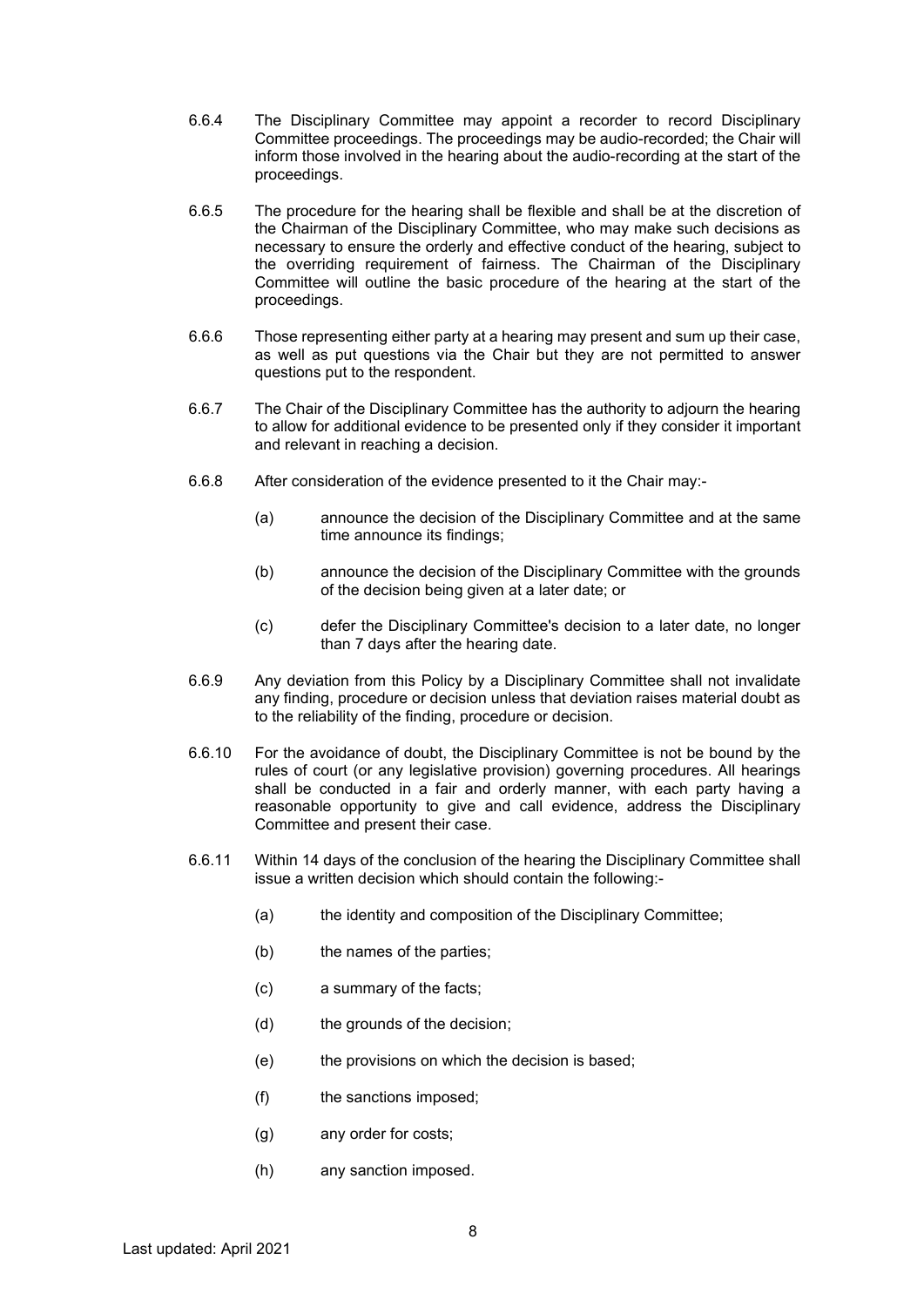6.6.12 A copy of the decision shall also be sent to the Board for information.

# 7. **SANCTIONS**

- 7.1 Where the relevant matter is admitted or proved, the Disciplinary Committee shall have power to determine and pronounce sanctions. Sanctions must be reasonable and proportionate in all the circumstances. Where a matter has been proved against or admitted by a young person, any sanction imposed should be proportionate to that young person's age.
- 7.2 Examples and a non-exhaustive list are set out in Appendix 1. This is for guidance only and provides a non-exhaustive range of sanctions.
- 7.3 The Disciplinary Committee may order that any part of a sanction be suspended for a specified period (not exceeding six months). If the respondent benefiting from a suspended sanction commits another Disciplinary Offence during the suspension, the suspended sanction will automatically take full effect. This sanction will be in addition to any sanction imposed as a consequence of the additional Disciplinary Offence.
- 7.4 Any monetary sanctions (fines) imposed by the Disciplinary Committee must be paid within 28 days of the date the fine was imposed. Interest shall be payable at the rate applicable to judgment debts in England & Wales following the end of the 28-day period until the actual date of payment.
- 7.5 Failure to comply with a sanction, including failure to pay a fine will be taken seriously and will lead to an immediate suspension of Volleyball England membership pending compliance with the sanction and or payment of the fine. Equally, if a suspension is combined with a fine the suspension may be prolonged until the fine has been paid in full.
- 7.6 The Disciplinary Committee may impose sanctions regardless of whether they have been committed deliberately and with intent, or merely negligently.
- 7.7 Any sanction which amounts to a permanent removal of Volleyball England membership and a permanent exclusion from the Sport must first be reviewed and endorsed by the Board.
- 7.8 The Disciplinary Committee may make any order in relation to the costs of the matter at its discretion and as it sees fit, to be payable in such proportion as it may decide by any of the parties to the matter and the hearing. The Disciplinary Committee will not ordinarily make an order for costs without first considering submissions from the relevant parties on the question of costs.
- 7.9 The Disciplinary Committee has the right to impose a fine of up to £250 on the complainant where they consider an allegation or an appeal to be frivolous, vexatious and/or malicious and may bring further disciplinary charges against the individual(s), further sanctions and/or fines for persistent complaints which result in no case to answer.

# 8. **APPEALS**

- 8.1 The respondent and the claimant have the right to appeal against the decision within 10 days of the date of the written decision issued under paragraph [6.6.11](#page-7-0) and under the grounds set out below, providing they attended, were represented at or made submissions in writing to the hearing.
- 8.2 An appeal can only be sought against a decision of the Disciplinary Committee on one or more of the following grounds:-
	- 8.2.1 There was injustice because of a serious procedural or other irregularity in the proceedings before or during the Disciplinary Committee; and/or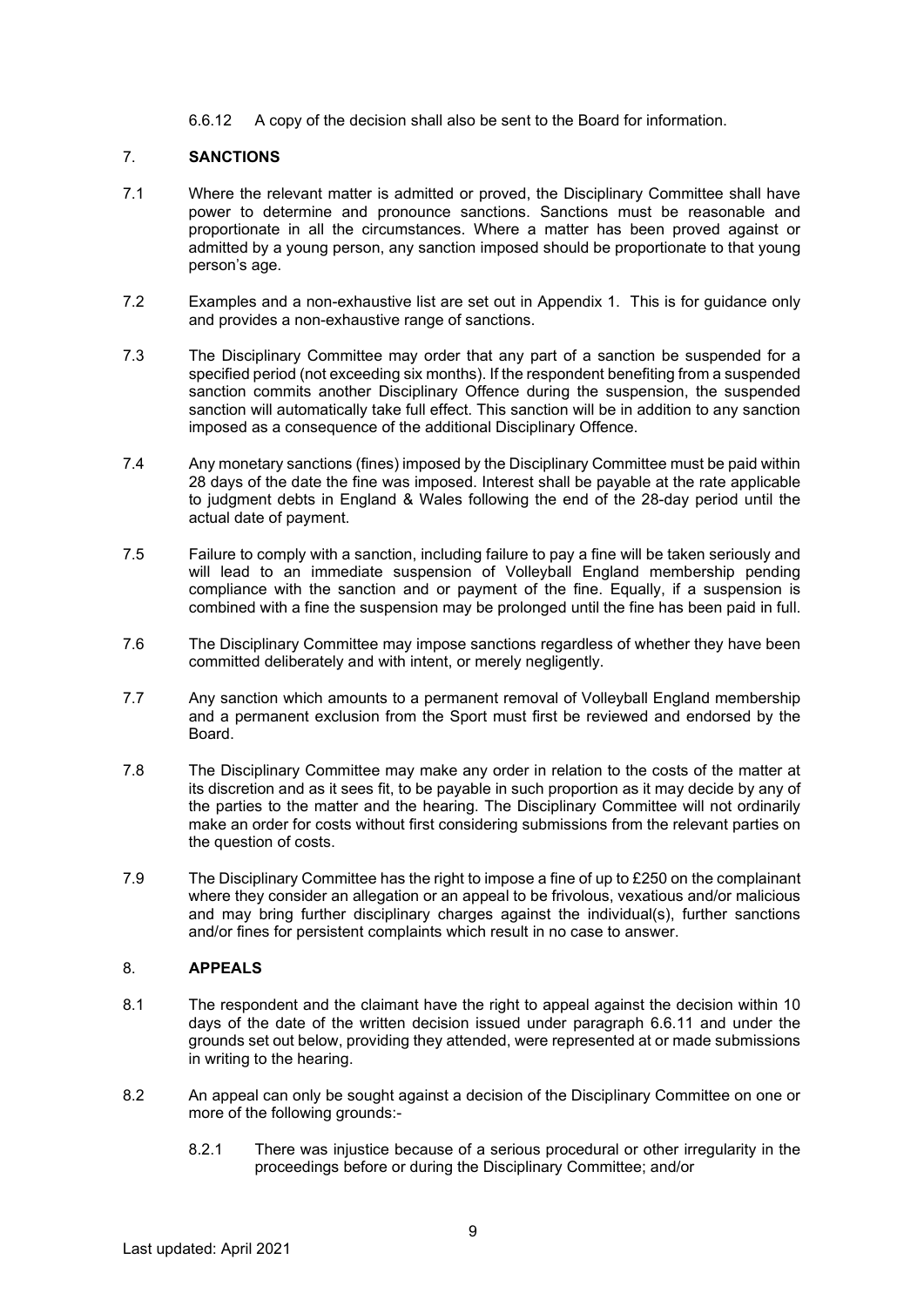- 8.2.2 The sanction imposed was manifestly unreasonable in the light of the Disciplinary Committee's decision made on the facts.
- 8.3 An appeal should be set out in writing within 10 days of the date of the written decision issued under paragraph [6.6.11](#page-7-0) and should identify the decision and reason for appeal as set out in paragraph 8.2 above. The stated grounds of an Appeal shall not be amended after submission.
- 8.4 Any appeal from the Disciplinary Committee shall be reviewed by the Board. The Board shall determine any process to be followed based on the grounds for appeal. The decision of the Board following its review shall be final and binding on all parties.

## 9. **MISCELLANEOUS**

- 9.1 The Disciplinary Committee will, where it is considered to be sufficiently serious, refer the matter to the police, social services or other agencies for investigation, and it should consult with the police, social services or other agency about whether they require or recommend postponing or delaying consideration of the matter, in accordance with this Policy, until their investigation has been concluded. The same procedure should be followed where the police or Children's Services are already involved with the complaint before the Disciplinary Committee becomes involved under this Policy.
- 9.2 Volleyball England accepts no liability for any financial or reputational loss arising from the decision of the Disciplinary Committee.
- 9.3 Two or more parties or complaints may be dealt with at the same Disciplinary Committee hearing where the proceedings arise out of the same incident or set of facts, or where there is a clear link between separate incidents. The Chairman of the Disciplinary Committee may modify the procedures adopted as appropriate.
- 9.4 In the event that a particular incident occurs for which there is no provision in this Policy, the Disciplinary Committee will refer the matter to the Board who will take such action as they consider appropriate in the circumstances. All matters shall be dealt with in accordance with general principles of natural justice and fairness.
- 9.5 The timescales contained in this Policy will be adhered to wherever practically possible. Volleyball England recognises that a considerable element of the sport is delivered through volunteers and therefore some flexibility may be required when applying timescales. If the Disciplinary Committee fail to adhere to the timescales set out in this Policy it will not invalidate the procedure and only unreasonable delays could be used as grounds for appeal.
- *9.6* Deemed consent to forward a complaint to another appropriate authority (including external agencies) is implied by instigating action under and in accordance with this policy.